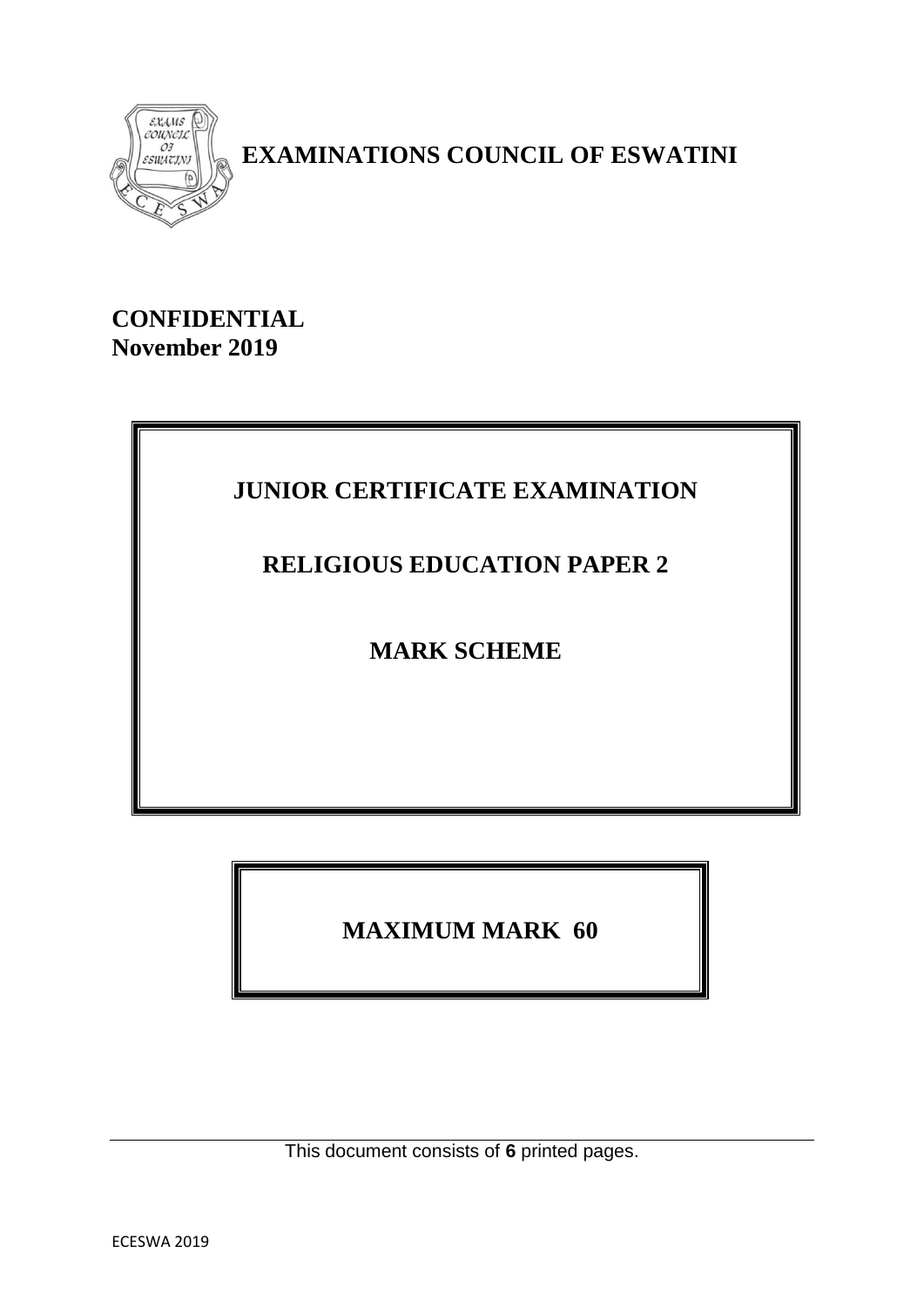#### **QUESTION 1**

#### **1. (a) (i) What was message from the voice that cried in the wilderness? [4]**

- Repent for the kingdom of God is at hand
- Prepare the way for the Lord
- Make straight in the desert a highway for our God
- Every valley shall be raised up,
- Every mountain and hill shall become level
- Glory of God shall be revealed, and all people will see it together, the mouth of God has spoken

#### *Any four well -made points*

#### **(ii**) H**ow did the people respond to the message of the voice? [2]**

- They confessed their sins
- They were baptised as a sign that they had turned away from their sins

## **(b) (i) Who prophesied that there will be a voice was crying in the**  wilderness? [1]

• The Prophet Isaiah

## **(ii) What advice did the person whose voice cried in the wilderness give to the groups who asked him what they should do? [4]**

- Multitude: He who has two coats let him share with him who has none and let him who has food do likewise
- Soldiers: Rob no one by false accusation and be content with your wages
- Tax collectors: Collect no more than is appointed you
- **(c ) How does the message of the one whose voice was crying in the wilderness apply to the people of the 21st Century? Give reasons for your answer and show you have thought about different points of view.**

 **[4]** 

- Unconfessed sins in their lives can hinder them from seeing the Lord.
- They need to repent of their sins and turn away from them
- in order to receive forgiveness of sins.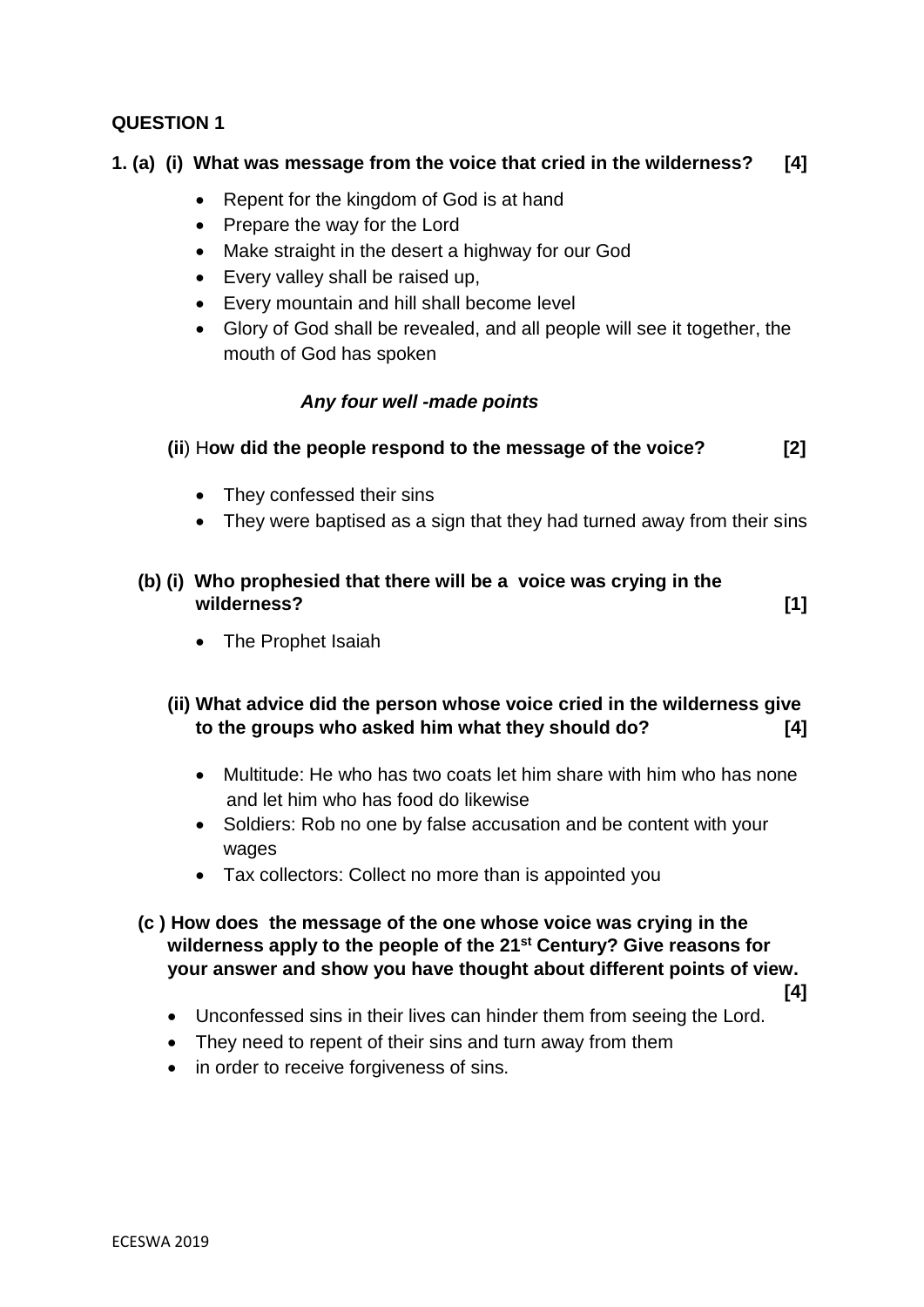#### **QUESTION 2**

# ECESWA 2019

# **2. (a) (i) What do Christians use the Bible for? [4]**

- Christians use the Bible for teaching about the will and commands of God
- Rebuking, correction,
- Training in righteousness
- Handling different life situations
- For instruction
- Strength
- Meditation
- Admonition

#### **(ii) Name any one type of literature found in the Bible. [1]**

History /Epistles/ Gospels/Prophets

#### **(b) (i) Explain why Christians believe the Bible is a book inspired by God?**

- **[4]** 
	- The bible claims to be a revelation of God
	- The authority of the Bible does not depend on our ability to understand it
	- Divine truth cannot be compressed into the life span of any human being
	- The authority of the bible is unchanging as the source of moral conduct

#### **(ii) What are the two main ways by which all scriptures were given by God? [2]**

- Direct revelation (by which the actual word of God are recorded by the prophets) e.g God spoke to Moses, the Lord came to Isaiah, God spoke to Samuel, Elijah and Jeremiah.
- By inspiration (by which the Holy Spirit guided the prophets as they wrote and thus the prophets wrote the divine truth)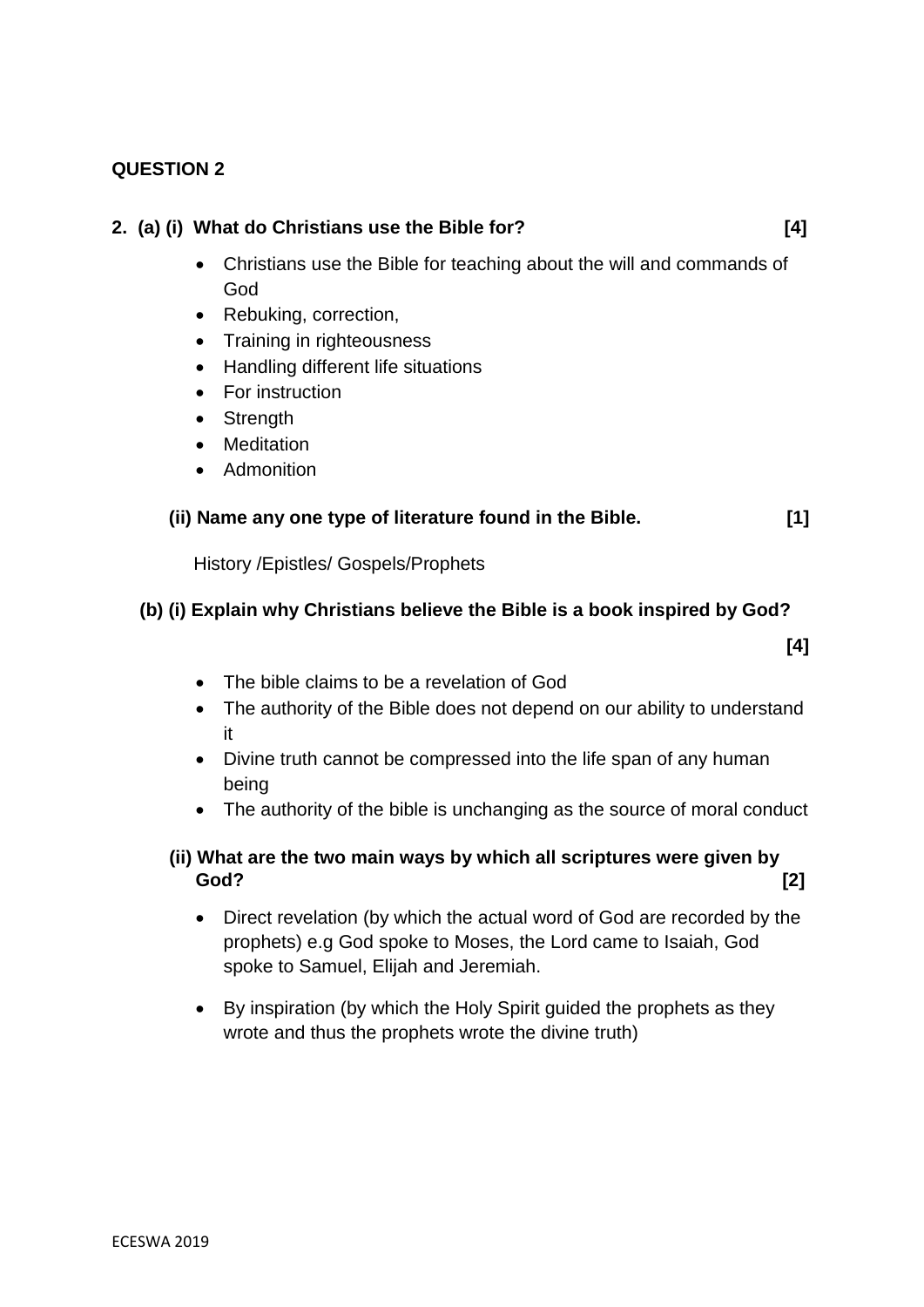#### **(c) Do you think Christians today should just focus only on the New Testament and not the Old Testament? Give reasons for your answer and show you have thought about different points of view. [4]**

**NO:** The Bible is just one book and the unifying theme is Christ The O.T prepares for the N.T both in type or prophecy Every scripture including the O.T is profitable for teaching and able to make Christians wise into salvation Christians are to be mindful of the words which were spoken previously by the Holy prophets

**YES:** they do not need the O.T because it is a dead ministry Jesus erased the O.T and nailed it on the cross Today God speaks through his son therefore the O.T is for people in the time past The mediator of the New Testament Christ has made the O.T obsolete

*Credit any well- argued point* 

#### **Question 3**

## **3. (a) (i) Describe how the serpent convinced Eve to fall into sin. [4]**

- The serpent made Eve to doubt by saying did God say you shall not eat any tree of the garden
- Eve said that we may eat of the fruit of the tree of the garden but not the fruit of the tree which is in the midst of the garden / nor touch it /lest we die

The serpent said you will not die

- God knows that when you eat it 'your eyes will be opened
- You will be like Him /knowing good and evil
- **(ii**) **What did the Adam and Eve lose by sinning? [2]**

They lost their innocence. They became sin and shame conscious

## **(b) (i) Explain why it is important for people to always avoid committing sin? [4]**

- It is important because sin separates one from God
- Sin brings suffering
- Sin leads to quilt and shame
- Sin leads to death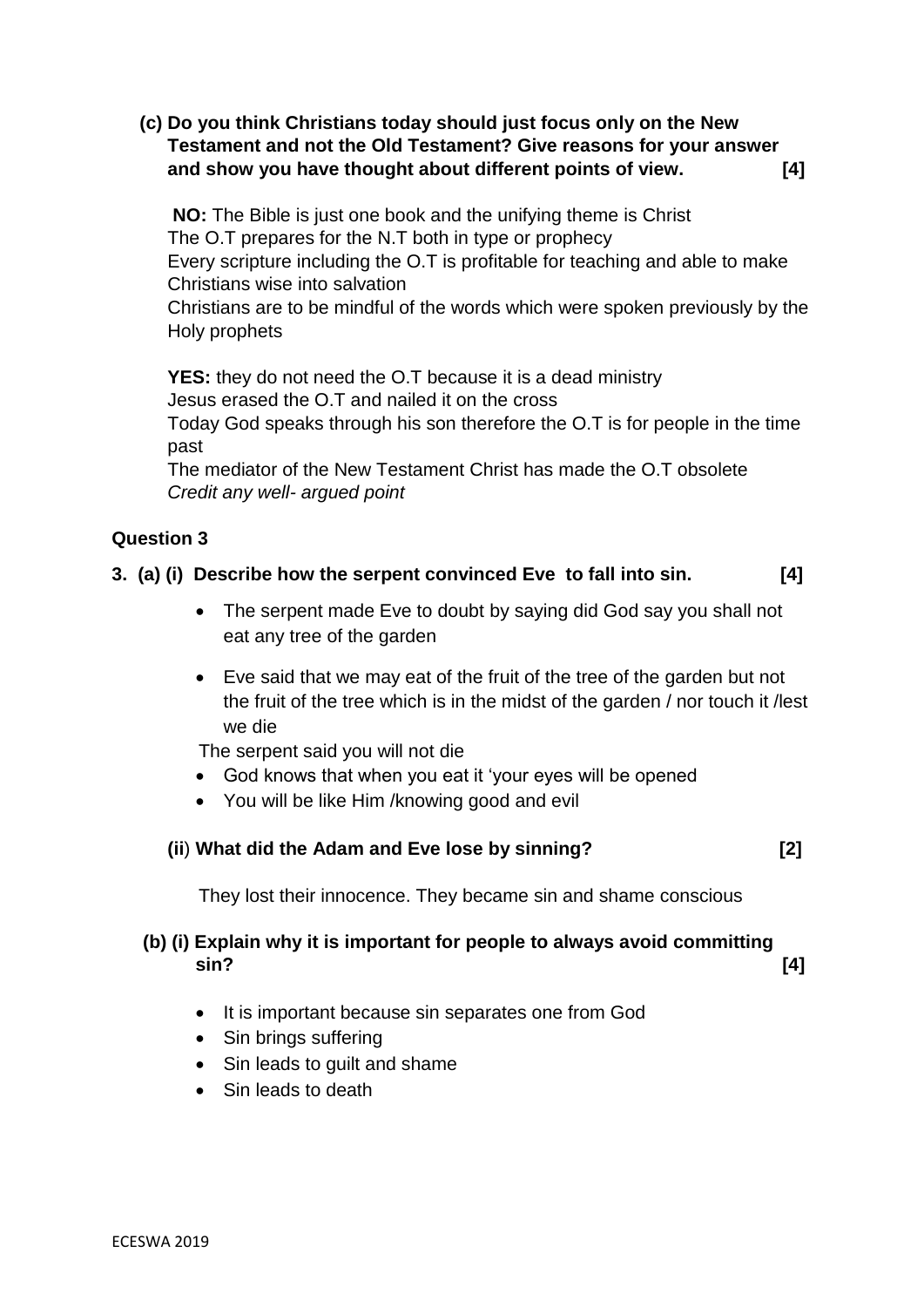# ECESWA 2019

#### **(ii) What did Adam and Eve do after sinning? [1]**

• They tried to cover their guilt and nakedness by some form of human effort fig leaves.

#### **(c) With reference to the story of the fall of man do you think that bad company can make a believer to fall into sin? [4]**

**Yes:** bad company can bring bad influence just like the serpent was a bad influence to Eve

**NO:** it depends on one's character and backbone It is a matter of choice

## **QUESTION 4**

## **4. (a) (i) D escribe four types of widows referred to in the Bible 1 Timothy 5:1-**

**8. [4]** 

- The widows indeed: really in need who do not have family members to care for them
- Widows with children and grand children
- Widows who should re marry
- Widows who live for pleasure rather than for God

## **(ii) Why is it important for Christians to take care of their relatives especially their own families? [1]**

• It is important for Christians to take care of their relatives because if they do not it means they have disowned their faith and are worse than an unbeliever

#### **(b) (i) Give one reason why human life should not be destroyed. [1]**

Because life is sacred/ human life was created by God for a purpose

#### **(ii) Explain two reasons why Christians should help fight poverty. [4]**

- Human beings are supposed to be productive
- Christians are obligated to love their neighbours as themselves
- God himself is love and have mercy on the needy
- The salvation of Christians depends on helping the poor and fighting poverty.
- They are saved by faith but faith without works is dead